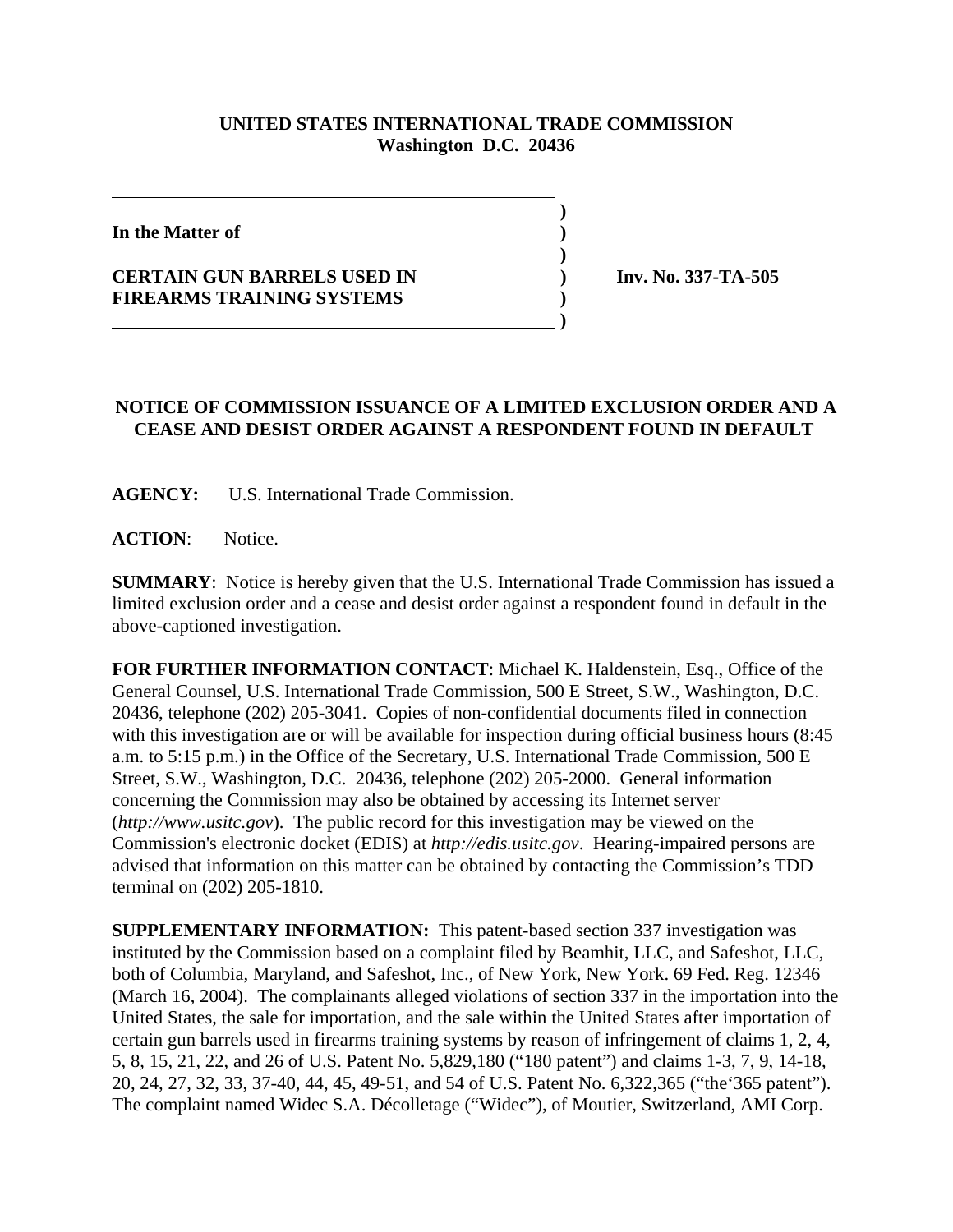SA ("AMI"), of Moutier Switzerland, Crown AirMunition Holding, of Hilversum, The Netherlands, AirMunition International Corp. of Hilversum, The Netherlands, AirMunition Industries S.A., of Belprahon-Moutier, Switzerland, and AirMunition North America, Inc., of Norcross Georgia as respondents.

On April 27, 2004, complainants filed a motion, pursuant to Commission Rule 210.16, for an order to show cause and entry of a default judgement against Crown AirMunition Holding, AirMunition International Corp., AMI Corp. SA, and AirMunition North America Inc. (collectively "the AirMunition respondents"). The Commission investigative attorney ("IA") supported the motion. None of the respondents responded to the motion. On May 12, 2004, the administrative law judge ("ALJ") issued Order No. 6, requiring the AirMunition respondents to show cause why they should not be held in default, having not responded to either the complaint or the notice of investigation. The respondents did not respond to the show cause order. On August 16, 2004, complainants filed a motion for an order finding the AirMunition respondents in default due to the respondents' failure to respond to the ALJ's show cause order.

On September 21, 2004, the ALJ issued an ID finding the AirMunition respondents in default. Pursuant to Commission Rule 210.16(b)(3), the ALJ also found that the AirMunition respondents had waived their right to appear, be served with documents or contest the allegations in the complaint. No petitions for review of this ID were filed. On October 12, 2004, the ALJ's ID became the Commission's final determination after the Commission issued a notice indicating that it would not review the ID. On October 12, 2004, pursuant to Commission Rule of Practice and Procedure 210.16(c)(1), 19 C.F.R.  $\S$  210.16(c)(1), complainants filed a declaration seeking immediate entry of relief against the AirMunition respondents.

The complainants and the non-defaulting respondents, Widec and AMI, filed a joint motion to terminate the investigation as to Widec and AMI on September 2, 2004. The joint motion was based on a proposed consent order, filed pursuant to a settlement agreement and a limited license. The IA filed a response in support of the motion on September 13, 2004. The ALJ issued an initial determination ("ID") on September 21, 2004, terminating the investigation as to Widec and AMI. No petitions for review of this ID were filed. On October 12, 2004, the Commission issued a notice indicating that it would not review the ID, thereby adopting the ALJ's ID as the Commission's final determination.

On November 10, 2004, the Commission requested that the parties brief the isssues of remedy, the public interest, and bonding with respect to the defaulting AirMunition respondents. On November 22, 2004, complainants and the IA submitted their main briefs, and on December 1, 2004, the complainants and the IA submitted reply briefs. Complainants and the IA both maintained that the appropriate remedy is a limited exclusion order and a cease and desist order.

The Commission found that each of the statutory requirements of section  $337(g)(1)(A)$ -(E), 19 U.S.C. § 1337(g)(1)(A)-(E), has been met with respect to the defaulting AirMunition respondents. Accordingly, pursuant to section  $337(g)(1)$ , 19 U.S.C. § 1337(g)(1), and Commission rule 210.16(c) 19 C.F.R. § 210.16(c), the Commission presumed the facts alleged in